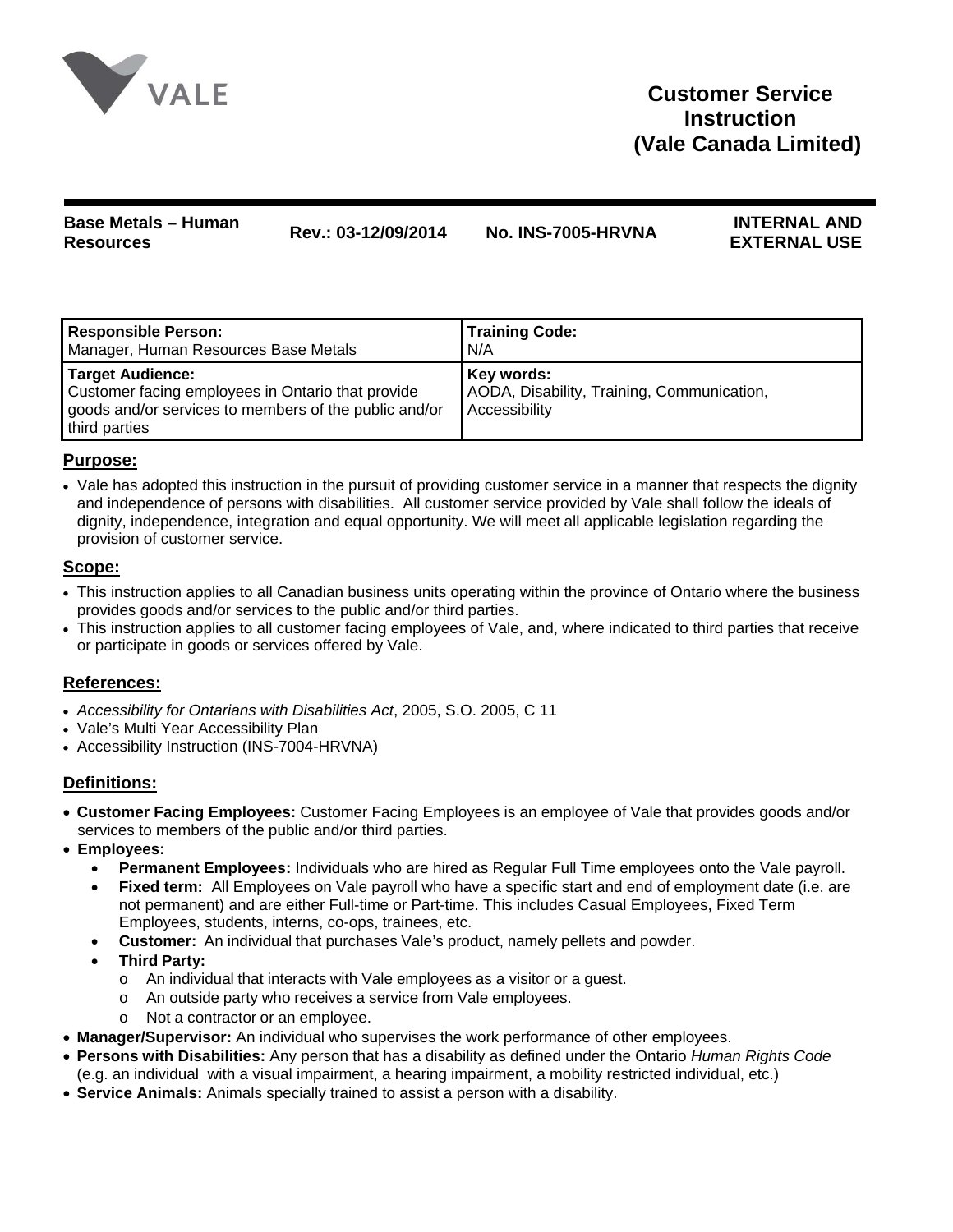

**Base Metals – Human Resources Rev.: 03-12/09/2014 No. INS-7005-HRVNA INTERNAL AND** 

**EXTERNAL USE** 

• **Support Persons:** Any person that accompanies and assists a person with a disability.

## **Application:**

#### **Service Animals**

Service animals can be used on our premises, except in areas where otherwise prohibited by law (e.g. food preparation areas) and subject to safety considerations. Where service animals are not clearly identified, a staff member will ask the owner to provide appropriate documentation.

## **Assistive Devices**

An individual with a disability may use an assistive device, including such items as:

- Wheelchairs
- Walkers
- White Canes
- Note taking devices
- Portable magnifiers
- Assistive listening devices
- Personal oxygen tanks
- Devices for grasping

Vale shall accommodate individuals with disabilities requiring the use of Assistive Devices while such individuals attend on Vale property for the purpose of the receipt of a good or participation in a service.

## **Support Persons**

Vale shall waive any applicable access fees to the premises and/or Company run events for a support person that accompanies a person with a disability. Unless there is a genuine safety concern, support persons can be used to accompany an individual with a disability while attending on Vale property for the purpose of the receipt of a good or participation in a service.

#### **Feedback Process**

Vale shall provide customers with the opportunity to provide feedback on the service provided to them. Feedback forms along with alternate methods of providing feedback such as, verbally, over the phone, through email will be available upon request. All customers will receive acknowledgement of their feedback, along with any resulting actions based on concerns or complaints that were submitted.

#### **Notice of Disruptions in Service**

Vale will provide as much advance notice as is possible regarding any planned or unplanned disruption in service, or availability of accessible products / services.